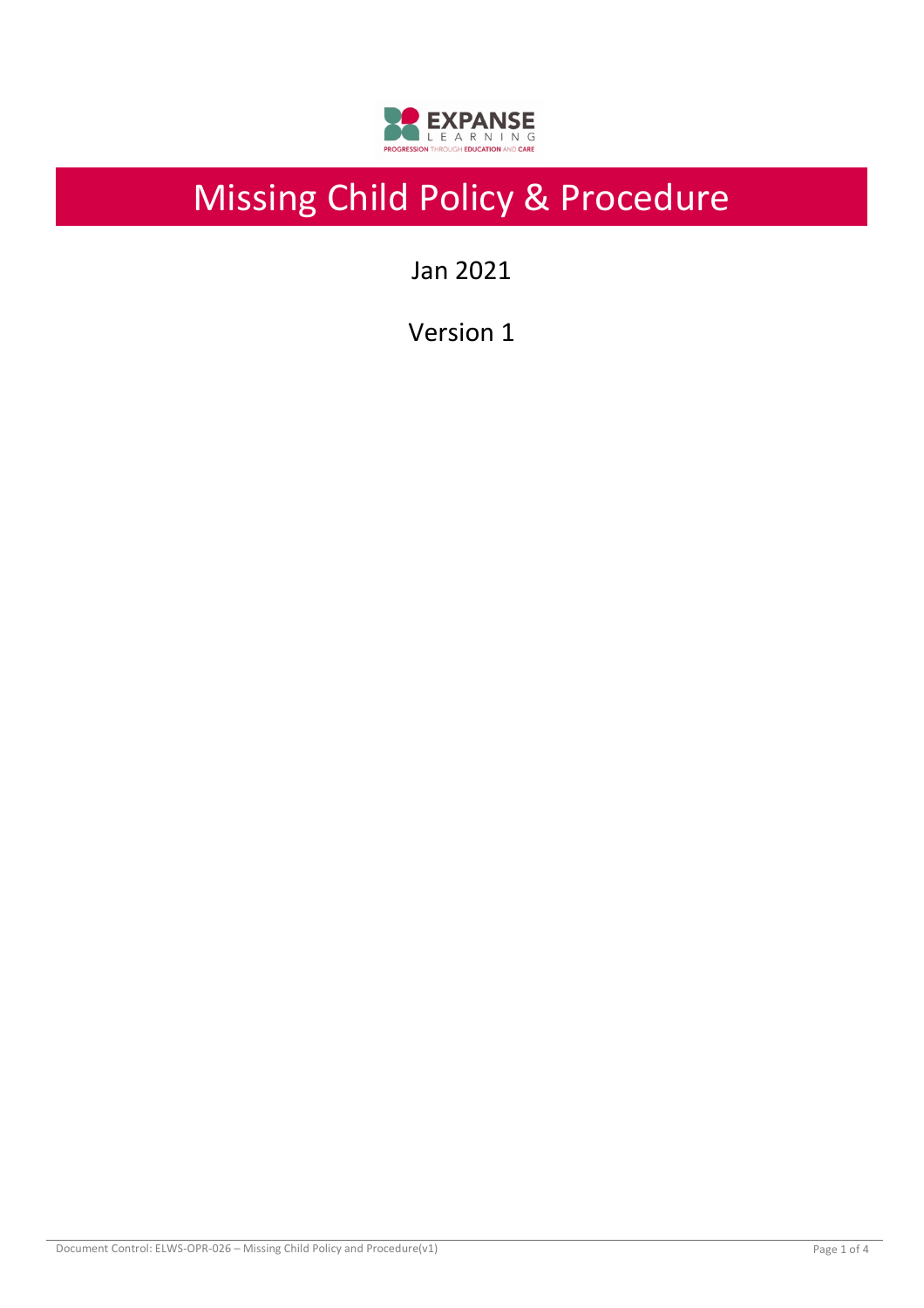# **1. Scope**

This policy applies to all staff at Expanse Learning Wigan School (Hereafter referred to as the School).

# **2. Introduction**

Expanse Learning Wigan School takes the safety of children very seriously and will take every precaution necessary to ensure that the children in their care do not leave a session unaccompanied. The chances of finding a missing child safe are greatest if the child's absence is soon discovered. In the unlikely event that a child is noted to be missing from school premises, the school puts into practice agreed procedures. These ensure the most effective resolution of this potentially distressing situation. Many of our school routines and procedures are in place to contribute to the prevention of a child going missing and to ensuring the safety and security of all children at all times.

If, in the event of a member of staff not being able to account for a child's whereabouts, the following action will be taken:

# *3.* **Procedure for if a child leaves the setting unaccompanied:**

## *Stage One - Search systematically*

- $\circ$  All available staff to immediately check toilets, shared areas, rooms and playground to ensure the child is not hiding or locked in anywhere.
- o One member of staff to immediately inform school office and the Headteacher or member of staff in charge and check whether the child has been signed out for an external appointment or has an internal appointment with a visiting professional. (Social Worker/Speech Therapist etc) The online DatabridgeMIS register will need checking by office staff as soon as a missing child has been reported.
- $\circ$  One member of staff to gather class and call the register to confirm that one named child is missing.
- $\circ$  Staff will ensure that all other students are kept safe and closely supervised throughout incident should it be during the school day. Calm should be kept in the event of a child reported missing at the end of the school day.

## *Stage Two*

- o After stage one is completed without resolution (no more than 10 minutes), school office staff will contact the police and parents/carers with parental responsibility. At this point, school will support the police who will now lead the response to this incident. The Headteacher will liaise with emergency services and parents/carers.
- Staff will call registers in all classes to confirm presence of other students, if the event is during the school day.

## *Stage Three*

- $\circ$  The Headteacher should communicate the incident to the appropriate Local Authority
- A written record of the incident and any action taken should be made as soon after the incident as practicable and placed in the student's confidential record. The system the school uses is DatabridgeMIS and all staff should input any relevant information; including conversations with parents, carers, child minders, police, the Local Authority and any other person they feel has contributed to the collection of evidence.
- o The Senior Management Team should conduct an internal investigation to establish how the situation occurred, how effective was the response and whether action could be taken to ensure it does not happen again. This information should also be collected in writing and onto DatabridgeMIS.

## *We will ensure that:*

- o We make regular checks to ensure that if an incident of this sort does happen, we have all the necessary phone numbers at hand – correct, up to date and kept together.
- o If the police are called then the Wigan Safeguarding Children's Board are informed.
- $\circ$  If the Headteacher is not on the premises, she/he will be informed as soon as possible via the school office team, Deputy Safeguarding Lead or senior staff member in charge.
- We will provide the following information to Ofsted/the Tameside Safeguarding Children's Board: o What happened?
	- What systems are in place for preventing such occurrences?
	- What we did, at what time and in what order.
	- Who we informed and when
	- We will cooperate fully in any investigation.
	- Recording
		- We will start to build a record as soon as is possible in the incident log, this will include:
			- § *The last definite sighting of the child.*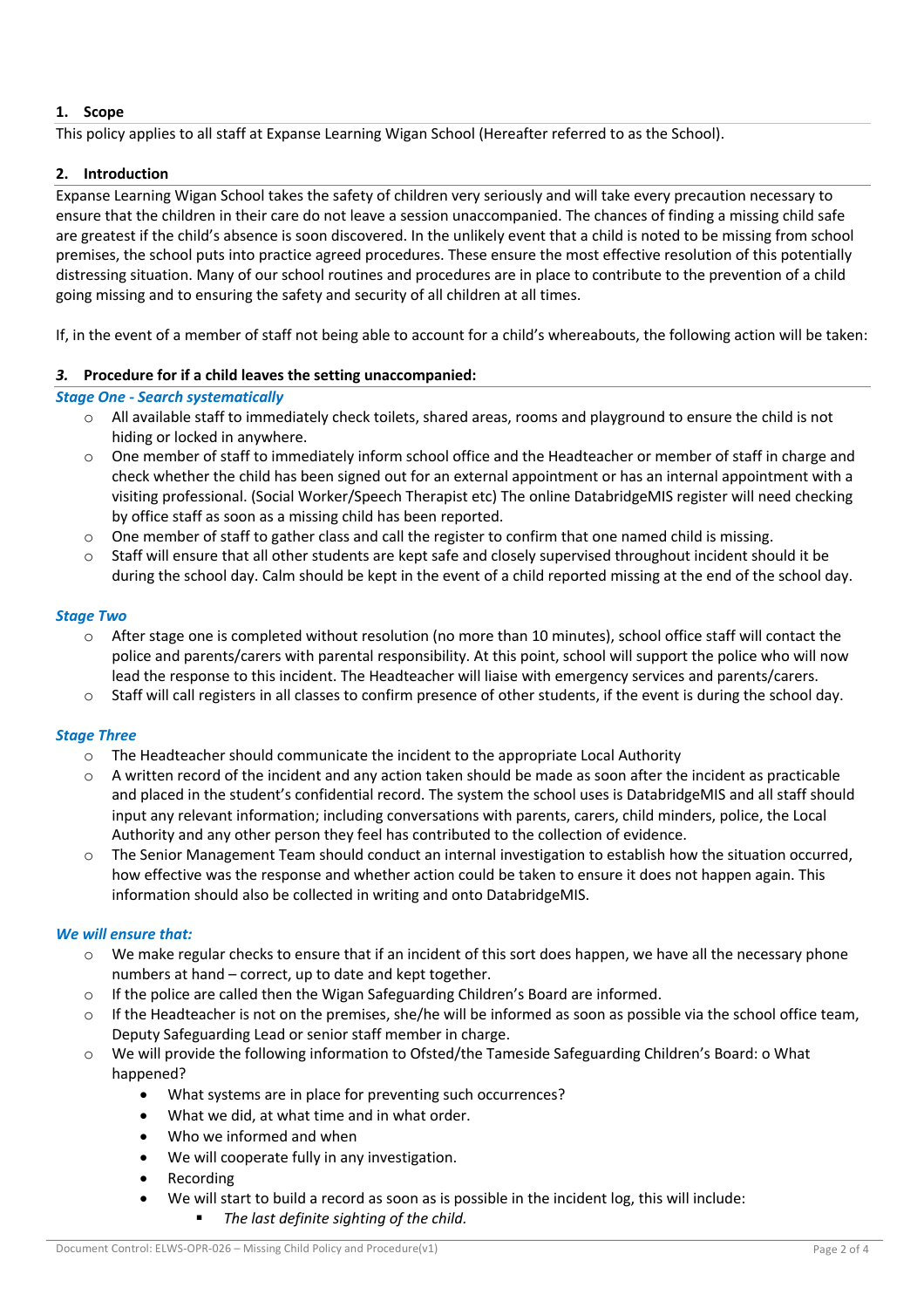- § *Any unusual behaviour of the missing child or other children.*
- § *How many children were on the premises?*
- § *How many adults were on the premises and who?*
- § *What steps have been taken and when, by whom.*

## **4. Dealing with people's reactions**

We accept that the child's parents/carers will be frightened, distressed and angry. If the setting shares all policies with parents/carers, the situation will be easier for all because there will be an understanding of working within a framework of mutual trust and understanding.

We accept that in such circumstances powerful emotions are involved and people's behaviour can be unpredictable. Those who may seem quite calm about the incident at the time can later become angry, threaten legal action or approach the local press.

We will be clear about the circumstances surrounding the incident and will respond sympathetically to questions without implications or admission of responsibility.

Responses could include

- o How sorry you are that the incident has happened.
- o That a full investigation is in hand.
- o That the Local Safeguarding Children's Board.

## **5. Dealing with the media**

Distressed parents/carers may contact the local press, or reporters may hear about the incident if the police are involved. It is sensible for one person, usually the Director of Pre-16 and Schools or the Assistant Headteacher to be the one who speaks for the setting. All adults will be asked to refer all enquiries to the agreed spokesperson.

The spokesperson for the setting is: Richard King (Director of Pre-16 and Schools) or in their absence Ed Hanley (Assistant Headteacher) Headteacher in the absence of the Headteacher.

## **6. When the child is found**

We recognise that during the time a child is missing, however briefly, all involved, parents/carers and others suffer great fear, guilt and distress. It is not always easy to control all these emotions when the child is found. We will accept that it is important to remember:

- o That the child also might have been afraid and distressed and might now be in need of comfort.
- o Remain calm, reassure the child and acknowledge it is not the child's fault.
- o Ensure the child is not hurt.
- $\circ$  That the incident provides a good opportunity to talk to all the children to ensure that they understand that they must not leave the premises, and why.

#### **7. After the Incident**

- o We will review our current procedure.
- o We will evaluate processes and make necessary adjustments to ensure future effectiveness.

#### **8. Contacts**

Wigan Police – Tel 0161 872 5050 Wigan Safeguarding Children's Board Tel: Office hours Enter Number (Out of hours: Enter Number)

#### **9. Monitoring arrangements**

This policy will be reviewed every 12 months but can be revised as needed.

*Staff:* Disciplinary action